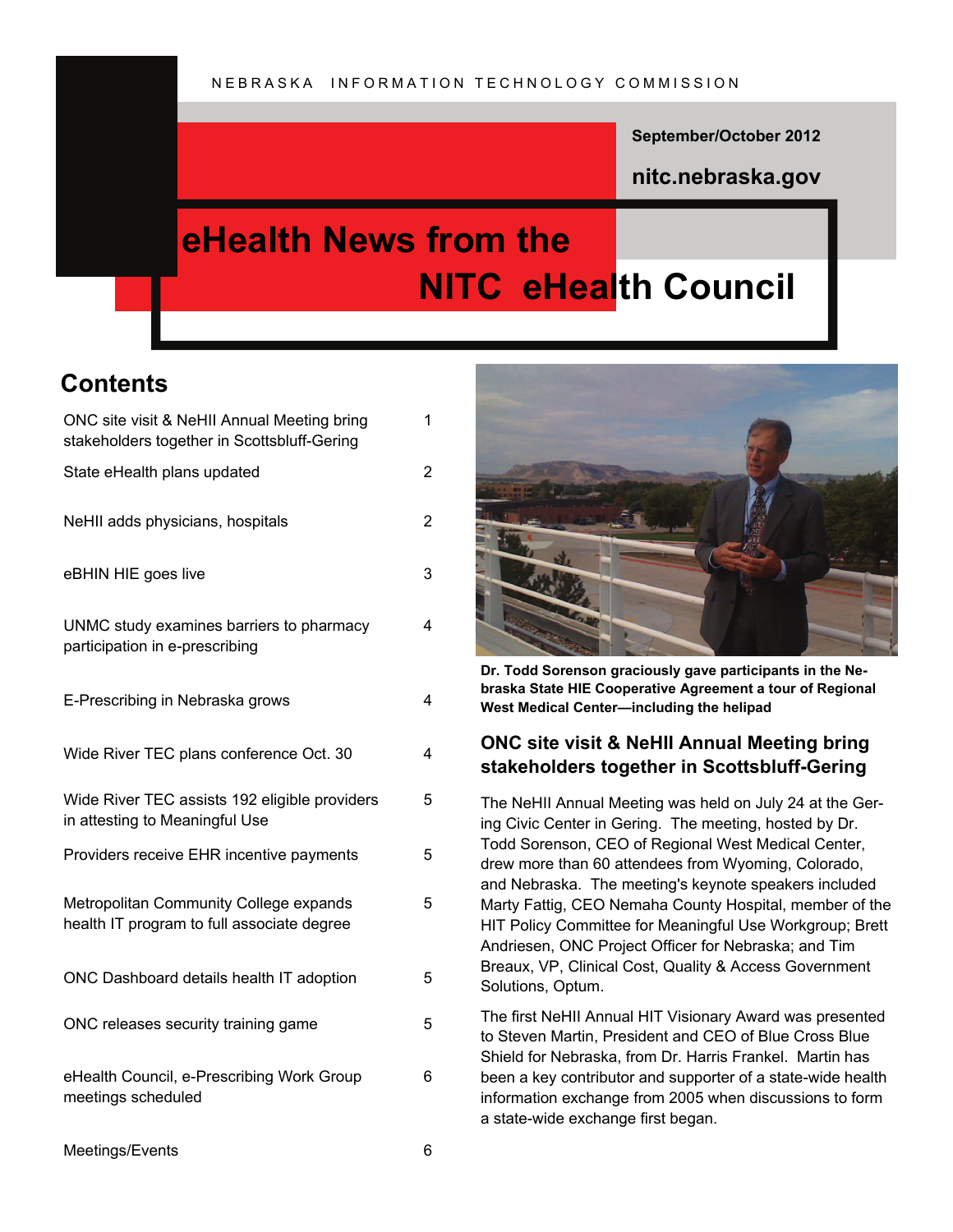On July 24-25, Deb Bass from NeHII; Wende Baker from eBHIN; and Marsha Morien, Don Klepser, and Gary Cochran from UNMC met with ONC Project Officer Brett Andriesen and Brendan Boerbaitz, a consultant from Deloitte, as part of a site visit for the Nebraska State HIE Cooperative Agreement. Highlights of the site visit included a tour of Regional West Medical Center by Dr. Sorenson and a visit to Region I Behavioral Health Authority.

### **State eHealth plans updated**

Nebraska's strategic and operational health plans have been updated. The updated operational plan includes the state's privacy and security framework, sustainability plan, project management plan, evaluation plan, and measures for tracking program progress. The strategic plan includes the state's vision, guiding principles, goals, and objectives. Sections on the HIE landscape, EHR adoption, eprescribing, structured laboratory results, summary care record exchange, and the exchange of public health data have been updated. The revised plans are available from [www.nitc.nebraska.gov](http://www.nitc.nebraska.gov) .

# **NeHII adds physicians, hospitals**

**NeHII Implementation Status.** NeHII continues to add physicians, health care providers, and hospitals. Over 2,000 physicians and health care providers are using NeHII to access patient health information, with over 150 physicians signing participation agreements in the first quarter of 2012, 70 in the second quarter, and 105 in the third quarter. Regional West Medical Center joined NeHII in 2012. Additionally, Columbus Community Hospital, York General Hospital and Sidney Regional Medical Center have begun the implementation process to join NeHII. Other participating health systems and hospitals include Alegent Health, Children's Hospital and Medical Center, Methodist Health System, The Nebraska Medical Center, Mary Lanning Memorial Hospital (Hastings), Creighton University Medical Center, Great Plains Regional Medical Center (North Platte), An additional 20 hospitals (17 in Nebraska and 3 in Iowa) have signed participation agreements to join NeHII. When all of these hospitals have completed the implementation process, approximately two-thirds of the state's hospital beds will be covered by NeHII. The map below shows NeHII implementation status as of July 2012:



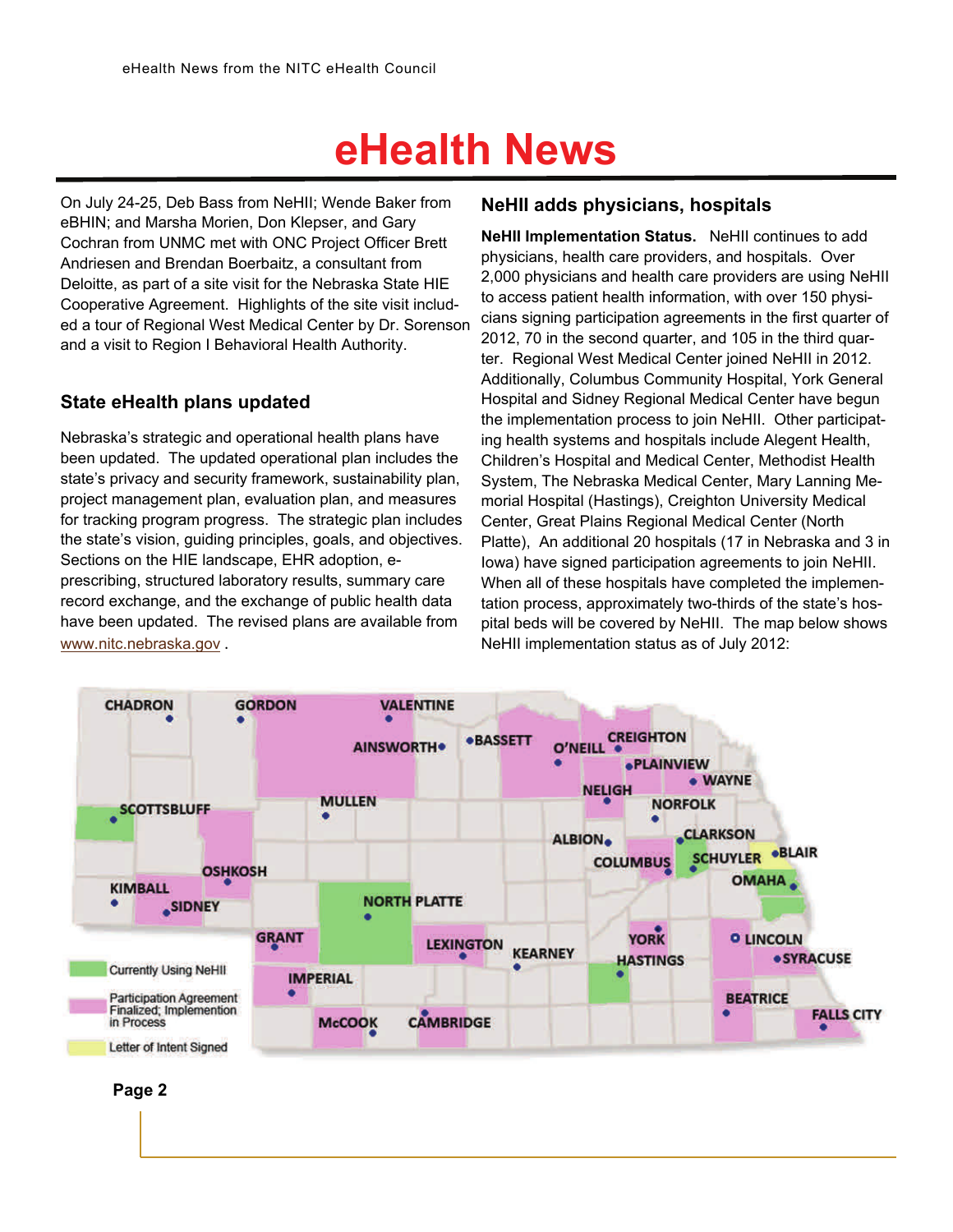**Prescription Drug Monitoring Program Functionality.**

In 2011, Governor Heineman signed LB 237 which authorized the Nebraska Department of Health and Human Services to collaborate with NeHII to establish a prescription drug monitoring program. NeHII's functionality allows physicians to view a patient's medication history and other clinical information through NeHII's Virtual Health Record, enabling physicians to more safely prescribe controlled substances. Nebraska's approach to establishing a Prescrip-

tion Drug Monitoring Program reflects Nebraska's relatively low drug overdose death rate. Nebraska's drug overdose agerelated death rate per 100,000 people in 2008 was 5.5, the lowest rate in the country compared to the highest at 27. Nebraska also ranks lowest in rate of non medical use of prescription pain killers and  $3<sup>rd</sup>$  lowest in the kilo-

grams of prescription pain killers sold. Only Illinois and the District of Columbia had lower rates in amounts sold. Nebraska's Prescription Drug Monitoring Program is focused on improving patient care and **is not** accessible by law enforcement officials. Participation by physicians and other health care providers is voluntary. The MITRE organization is working with NeHII, Mary Lanning Memorial Hospital, EPOWERdoc and the State Public Health team to implement a PDMP pilot with Mary Lanning Memorial Hospital using single sign-on functionality between the EHR and HIE to signal possible drug seeking activities to physicians. The pilot is on schedule for a September go-live. Alegent Health, COPIC and NeHII will be sponsoring a PDMP CEU program on October 8th, 2012 at the McAuley Center on Alegent Health's campus. The PDMP CEU program's goal is to provide physicians with tools to identify and manage potential drug seekers in the clinic and ED settings.

**Immunization Registry.** NeHII and the Nebraska Department of Health and Human Services Division of Public Health have been working to exchange data between

NeHII and the State's immunization registry (NESIIS). Bidirectional exchange between NeHII and NESIIS is expected to be operational in the fourth quarter of 2012.

**Consumer Campaign.** NeHII has launched a new consumer campaign using Connect the "Docs" as the theme. The campaign includes a consumer website [\(http://www.connectnebraska.net/](http://www.connectnebraska.net/)), Youtube video [\(http://www.youtube.com/watch?v=vLqi7-jD4N8](http://www.youtube.com/watch?v=vLqi7-jD4N8)), consumer brochure, and public service announcements.



**NeHII's consumer education campaign—Connect the "Docs"—provides an easy-to-understand description of health information exchange.** 

#### **eBHIN HIE goes live**

The Electronic Behavioral Health Information Network (eBHIN) has gone live with its health information exchange functionality in Region 5 in Southeast Nebraska. eBHIN is one of the nation's first health information exchanges focusing on the exchange of behavioral health information. As of Sept. 17, ten out of the fifteen Region 5 sites had begun using the HIE functionality. Sites in Region 1 in the Panhandle and Region 6 in the Omaha area will begin going live with the HIE functionality as early as November 2012. Regions 2, 3 & 4 have received a HRSA planning grant to determine the resources needed to participate. These regions will consider participation based on costs and logisitics identified on the planning process.

eBHIN provides shared record exchange across treatment settings, closed loop referrals, wait list management and interim services tracking, medication reconciliation, and

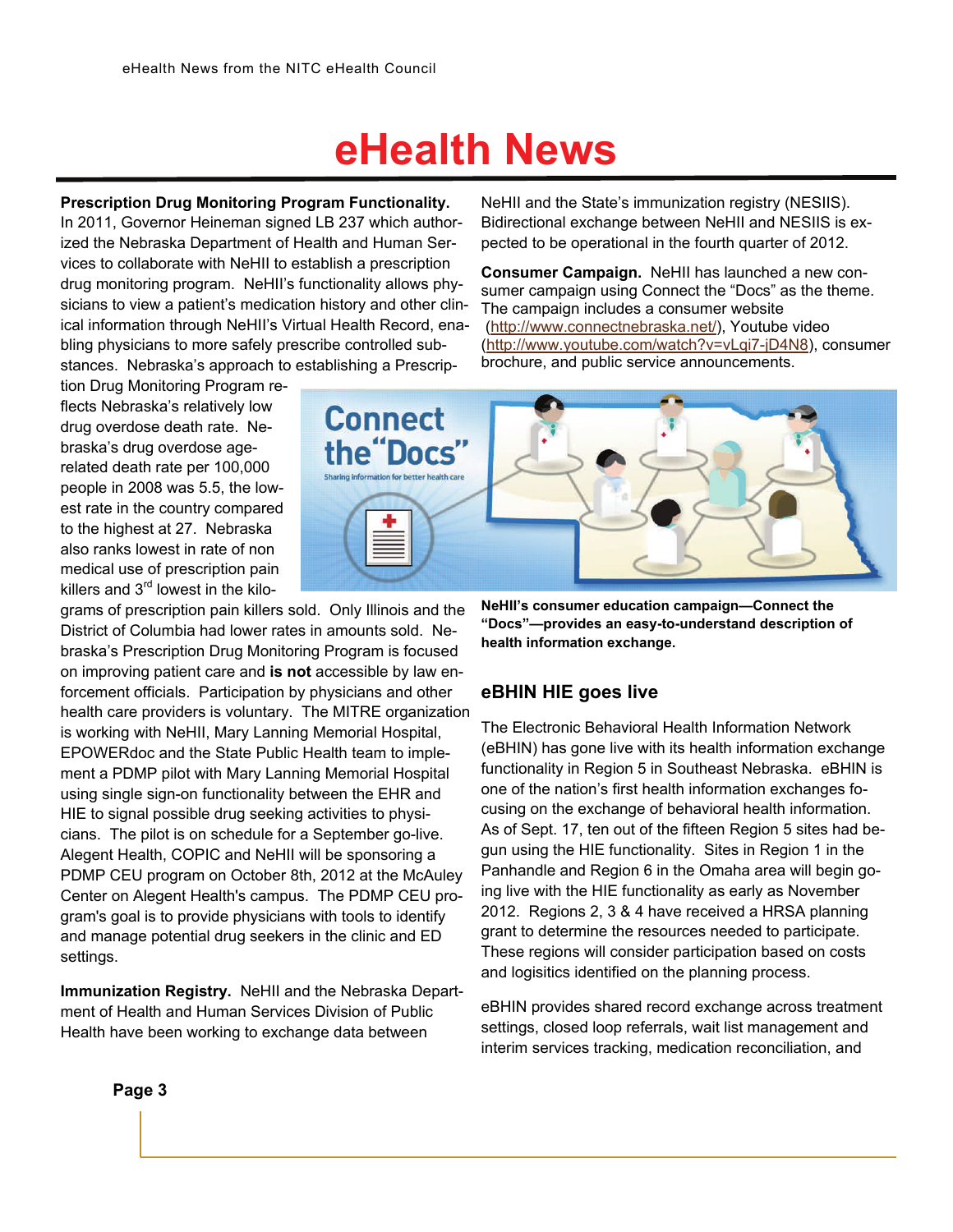aggregate reporting at provider, region and state levels. eBHIN is also working with NeHII to utilize Direct secure messaging to exchange information—with patient consent—between behavioral health and medical providers.

### **UNMC study examines barriers to pharmacy participation in e-prescribing**

As part of the evaluation of the Nebraska State HIE Cooperative Agreement, a team of researchers at UNMC conducted a telephone survey of Nebraska community pharmacies which were identified by Surescripts as not accepting e-prescriptions.

Of the 23 participants, 10 (43%) reported planning to implement e-prescribing sometime in the future. Nine participants (39%) reported no intention to e-prescribe in the future citing startup costs for implementing e-prescribing, transaction fees and maintenance costs, happiness with the current system, the lack of understanding about e-prescribing's benefits and how to implement eprescribing. Four participants were already e-prescribing.

The barriers to e-prescribing identified by both late adopters and those not willing to accept e-prescriptions were similar and were mainly initial costs and transaction fees associated with each new prescription. The findings also suggest that local competition and physician demand are likely important drivers for pharmacies to begin accepting e-prescriptions, regardless of financial or other concerns. Pharmacies who expressed a willingness to begin accepting e-prescriptions were more likely to have a local e-prescriber (70% vs. 44%) and/or have a local competitor pharmacy already accepting e-prescriptions (50% vs. 22%) compared to pharmacies who do not plan to accept e-prescriptions.

The UNMC research team who conducted the study includes Lina Lander, ScD; Donald G. Klepser, PhD; Gary L. Cochran, PhD; Daniel Lomelin, BS; and Marsha Morien, MSBA.

### **E-Prescribing in Nebraska grows**

E-prescribing in Nebraska continues to grow. As of July 2012, 3,165 prescribers including 2,331 MDs were eprescribing. This is up from 1,399 e-prescribers in Jan. 2011. The following table shows the growth in prescribers between Jan. 2011 and July 2012.

| <b>Month and Year</b> | Total E-<br><b>Prescribers</b> | <b>MDs</b><br><b>Prescribing</b> |
|-----------------------|--------------------------------|----------------------------------|
| Jan. 2011             | 1,399                          | 1,006                            |
| <b>July 2011</b>      | 2,277                          | 1,769                            |
| Jan. 2012             | 2,595                          | 1,979                            |
| <b>July 2012</b>      | 3,165                          | 2,331                            |

Pharmacy participation in e-prescribing is also growing, although at a slower rate. In July 2012, 403 Nebraska community pharmacies were activated for e-prescribing, up from 363 in Jan. 2011. Approximately 94% of Nebraska community pharmacies can now receive e-prescriptions. The following table shows the growth in pharmacy participation between Jan. 2011 and July 2012.

| <b>Month and Year</b> | <b>Pharmacies on</b><br><b>Surescripts Network</b> |
|-----------------------|----------------------------------------------------|
| Jan. 2011             | 363                                                |
| <b>July 2011</b>      | 377                                                |
| Jan. 2012             | 400                                                |
| <b>July 2012</b>      | 403                                                |

#### **Wide River TEC plans conference Oct. 30**

Wide River TEC will hold its fall conference, **Advancing HIT in Nebraska**, on Tuesday, October 30, 2012, at the Holiday Inn Convention Center in Kearney, Nebraska. The goal of the **Advancing HIT in Nebraska** conference is to improve the quality of healthcare available in the state's communities by exploring the continued use and implementation of health information technology solutions. The event seeks to inform participants about the advances be-

**Page 4**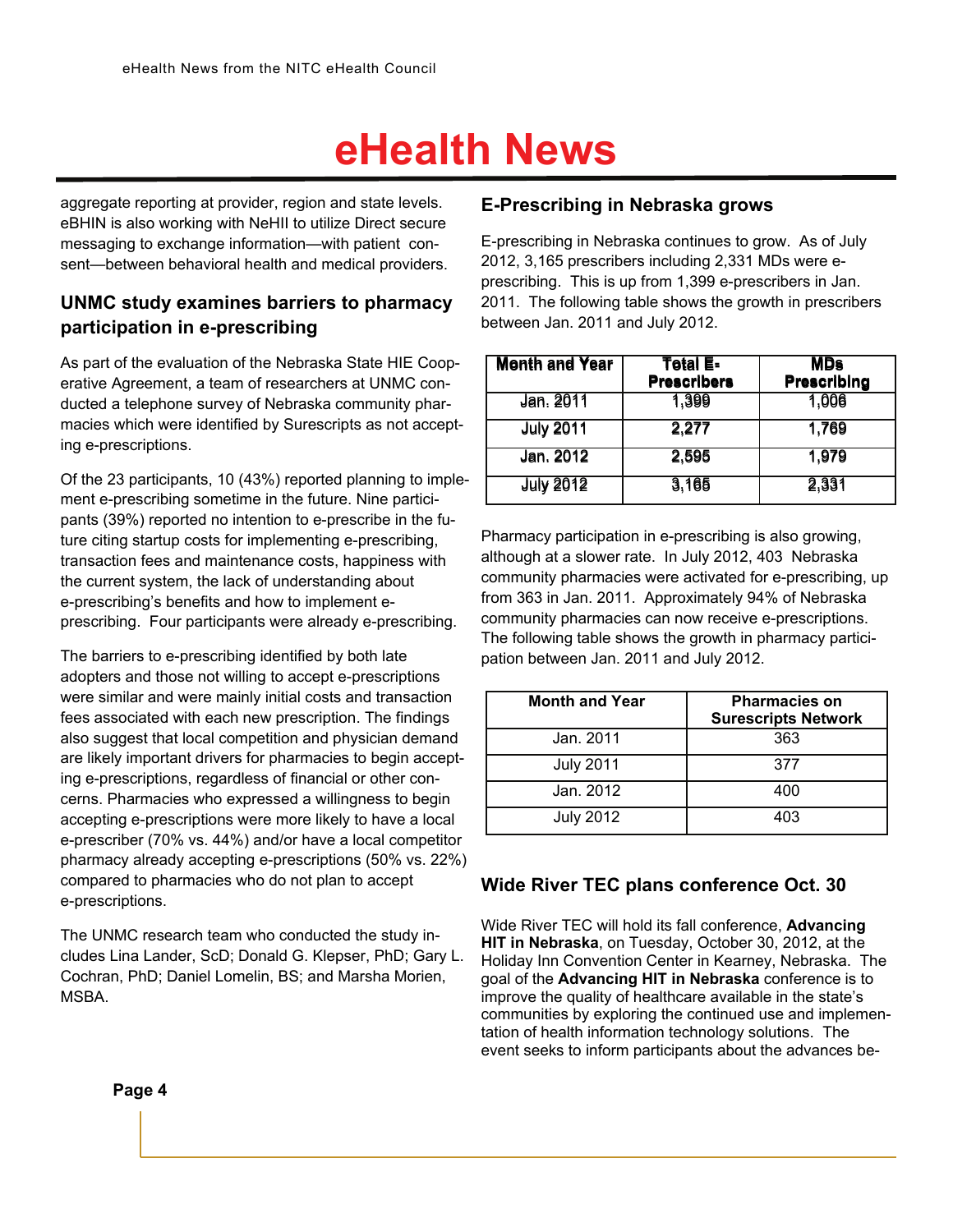ing made in HIT in Nebraska through peer-lead discussions, presentations by industry leaders and one-on-one vendor opportunities.

The agenda will include items such as:

- A panel of NE healthcare providers and facility leaders will share their strategies for full-year Meaningful Use reporting
- Nebraska's HIE Success Story
- Updates from Nebraska Medicaid
- Special breakfast session on Stage 2 Meaningful Use
- User Groups sessions
- Numerous HIT and EHR vendors

Additional information is available at [www.widerivertec.org.](http://www.widerivertec.org)

# **Wide River TEC Center assists 192 eligible providers in attesting to Meaningful Use**

Wide River Technology Extension Center is currently working with 1,065 eligible primary care providers to help them adopt, implement, or upgrade certified EHR technology and demonstrate Meaningful Use. Over 800 of these eligible primary care providers are at go-live, and 192 have attested to Meaningful Use. Wide River TEC is also working with 54 Critical Access hospitals. Twenty-seven of these Critical Access Hospitals are at go-live, and 15 have attested to Meaningful Use.

Wide River TEC also provides information on the use of EHRs through webinars, conferences (see the article above), and its blog--the Wide River Current [\(http://widerivertec.wordpress.com](http://widerivertec.wordpress.com)).

#### **Providers receive EHR incentive payments**

Since the Nebraska Medicaid program launched the EHR incentive program, nearly \$12 million in incentive payments has been paid to Nebraska providers. Here is the breakdown (as of Sept. 14, 2012):

- $\bullet$  \$2,018,750.00 has been paid to EPs (95)
- $\frac{$9,949,660.63}{2}$  has been paid to EHs (27)
- In total, \$11,968,410.63 has been paid in Nebraska EHR Medicaid Incentive payments

Additionally, 414 Medicare providers in Nebraska have been paid a total of \$23,952,985 (as of July 2012).

### **Metropolitan Community College expands health IT program to full associate degree**

Metropolitan Community College's funding for a health IT certificate program through the Office of the National Coordinator's Community College Consortium grant program ends on Sept. 30, 2012. Since the program began two years ago, 561 total students have enrolled. Over 313 students had completed the program as of late August with another 50 expected to complete the program by Sept. 5. The program will be expanded to a full associate degree.

### **ONC Dashboard details health IT adoption**

The Office of the National Coordinator for Health Information Technology (ONC) has launched a new Health IT [Dashboard](http://click.icptrack.com/icp/relay.php?r=1055108151&msgid=6104999&act=8UOP&c=47185&destination=http%3A%2F%2Fdashboard.healthit.gov) [\(http://dashboard.healthit.gov](http://dashboard.healthit.gov/)). The new web content presents some of the initial results from ONC's research and monitoring into patterns of health care provider adoption and use of electronic health records (EHR). Metrics for the State HIE program will be available later this year.

#### **ONC releases security training game**

ONC's Office of the Chief Privacy Officer announced the release of its first Web-based security training module, CyberSecure: Your Medical Practice. The security training module, which was developed with the assistance of the Regional Extension Center Program's Privacy and Security Community of Practice, uses a game format that requires users to respond to privacy and security challenges often

**Page 5**